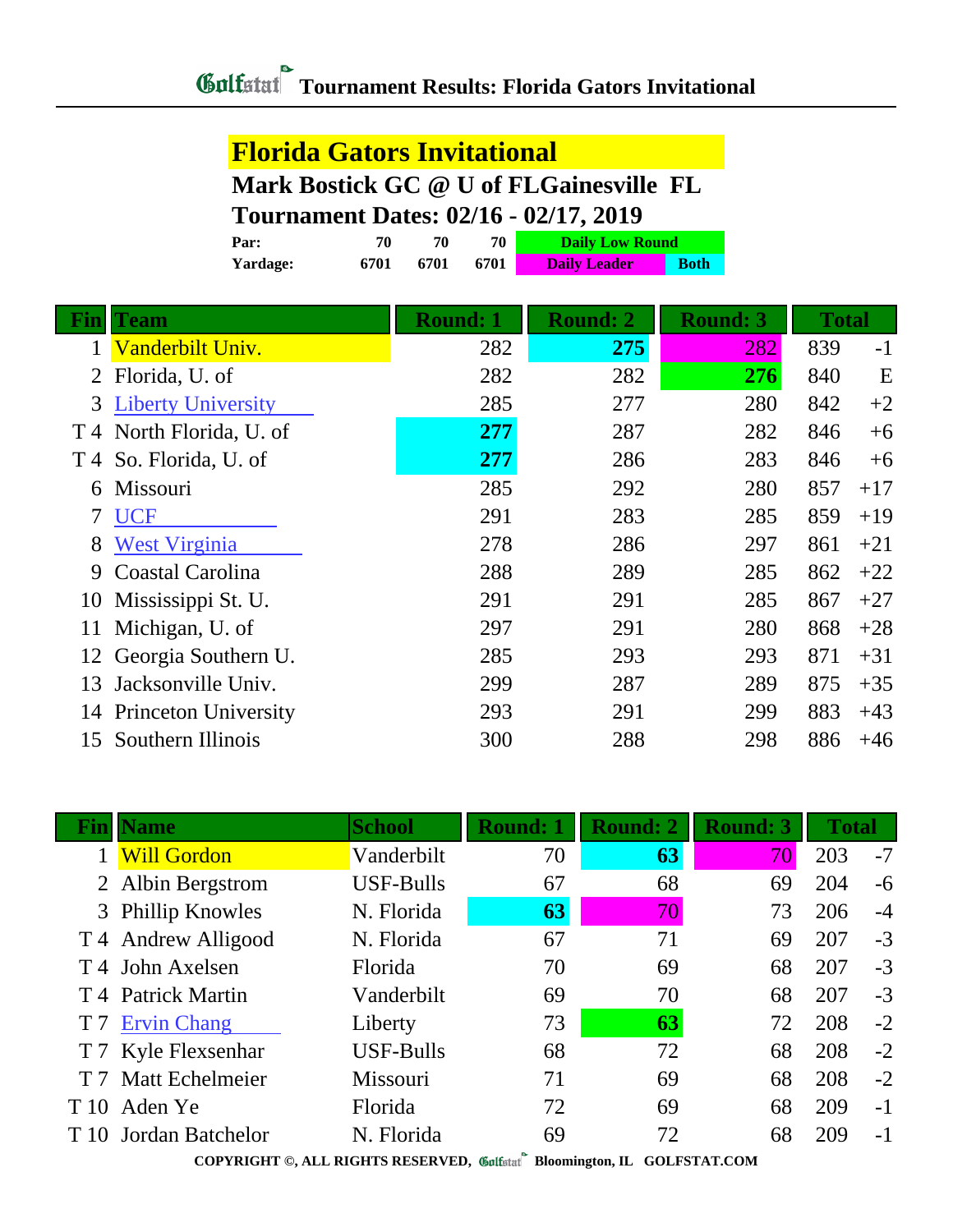# **Gulfatat** Tournament Results: Florida Gators Invitational

| Finll | <b>Name</b>             | <b>School</b> | <b>Round: 1</b> | <b>Round: 2</b> | <b>Round: 3</b> | <b>Total</b> |      |
|-------|-------------------------|---------------|-----------------|-----------------|-----------------|--------------|------|
|       | T 12 Eugene Hong        | Florida       | 74              | 69              | 67              | 210          | E    |
| T 12  | <b>Gabe Lench</b>       | Liberty       | 69              | 73              | 68              | 210          | E    |
| T 12  | <b>Steven Fisk</b>      | Ga. South     | 68              | 72              | 70              | 210          | E    |
| T 15  | <b>Etienne Papineau</b> | WVU           | 69              | 70              | 72              | 211          | $+1$ |
|       | T 15 Ford Clegg         | Miss. St.     | 73              | 66              | 72              | 211          | $+1$ |
|       | T 15 Peng Pichaikool    | Miss. St.     | 70              | 73              | 68              | 211          | $+1$ |
|       | T 18 Garrett Johnson    | Miss. St.     | 72              | 70              | 70              | 212          | $+2$ |
| T 18  | Jamie Stewart           | Missouri      | 69              | 73              | 70              | 212          | $+2$ |
| T 18  | Jonathan Yaun           | Liberty       | 71              | 71              | 70              | 212          | $+2$ |
|       | T 18 Manuel Girona      | Florida       | 70              | 72              | 70              | 212          | $+2$ |
|       | T 18 Ryan Celano        | Florida       | 70              | 72              | 70              | 212          | $+2$ |
| T 23  | <b>Jalen Ledger</b>     | <b>UCF</b>    | 73              | 68              | 72              | 213          | $+3$ |
|       | T 23 Matthis Besard     | <b>SIU</b>    | 74              | 68              | 71              | 213          | $+3$ |
| T 23  | <b>Michael Mattiace</b> | N. Florida    | 72              | 73              | 68              | 213          | $+3$ |
|       | T 26 John Augenstein    | Vanderbilt    | 70              | 72              | 72              | 214          | $+4$ |
| T 26  | <b>Kyler Tate</b>       | <b>UCF</b>    | 71              | 69              | 74              | 214          | $+4$ |
| T 26  | <b>Max Sear</b>         | <b>WVU</b>    | 69              | 70              | 75              | 214          | $+4$ |
| T 26  | <b>States Fort</b>      | Coastal       | 74              | 71              | 69              | 214          | $+4$ |
| T 30  | <b>Alexandre Fuchs</b>  | Liberty       | 72              | 70              | 73              | 215          | $+5$ |
| T 30  | <b>Bobby Bai</b>        | <b>UCF</b>    | 73              | 70              | 72              | 215          | $+5$ |
|       | T 30 Chris Nido         | Florida       | 72              | 72              | 71              | 215          | $+5$ |
| T 30  | <b>Jake Mayer</b>       | Princeton     | 70              | 71              | 74              | 215          | $+5$ |
|       | T 34 Brent Ito          | Michigan      | 72              | 72              | 72              | 216          | $+6$ |
|       | T 34 Clement Charmasson | <b>UCF</b>    | 71              | 72              | 73              | 216          | $+6$ |
|       | T 34 Matthew Sharpstene | <b>WVU</b>    | 69              | 74              | 73              | 216          | $+6$ |
|       | T 34 Nick Carlson       | Michigan      | 74              | 74              | 68              | 216          | $+6$ |
|       | T 34 Thomas Thurloway   | Jack'ville    | 72              | 71              | 73              | 216          | $+6$ |
|       | T 34 Wes Artac          | Coastal       | 70              | 75              | 71              | 216          | $+6$ |
|       | T 40 Gordon Neale       | Florida       | 70              | 72              | 75              | 217          | $+7$ |
|       | T 40 Luke Gifford       | USF-Bulls     | 73              | 70              | 74              | 217          | $+7$ |
|       | T 40 Reid Davenport     | Vanderbilt    | 73              | 72              | 72              | 217          | $+7$ |
|       | T 43 Ben Carr           | Ga. South     | 69              | 72              | 77              | 218          | $+8$ |
| T 43  | <b>Tommy Cao</b>        | <b>UCF</b>    | 77              | 72              | 69              | 218          | $+8$ |
|       | T 45 Amadeo Figus       | USF-Bulls     | 75              | 75              | 69              | 219          | $+9$ |
|       | T 45 Charlie Pilon      | Michigan      | 76              | 72              | 71              | 219          | $+9$ |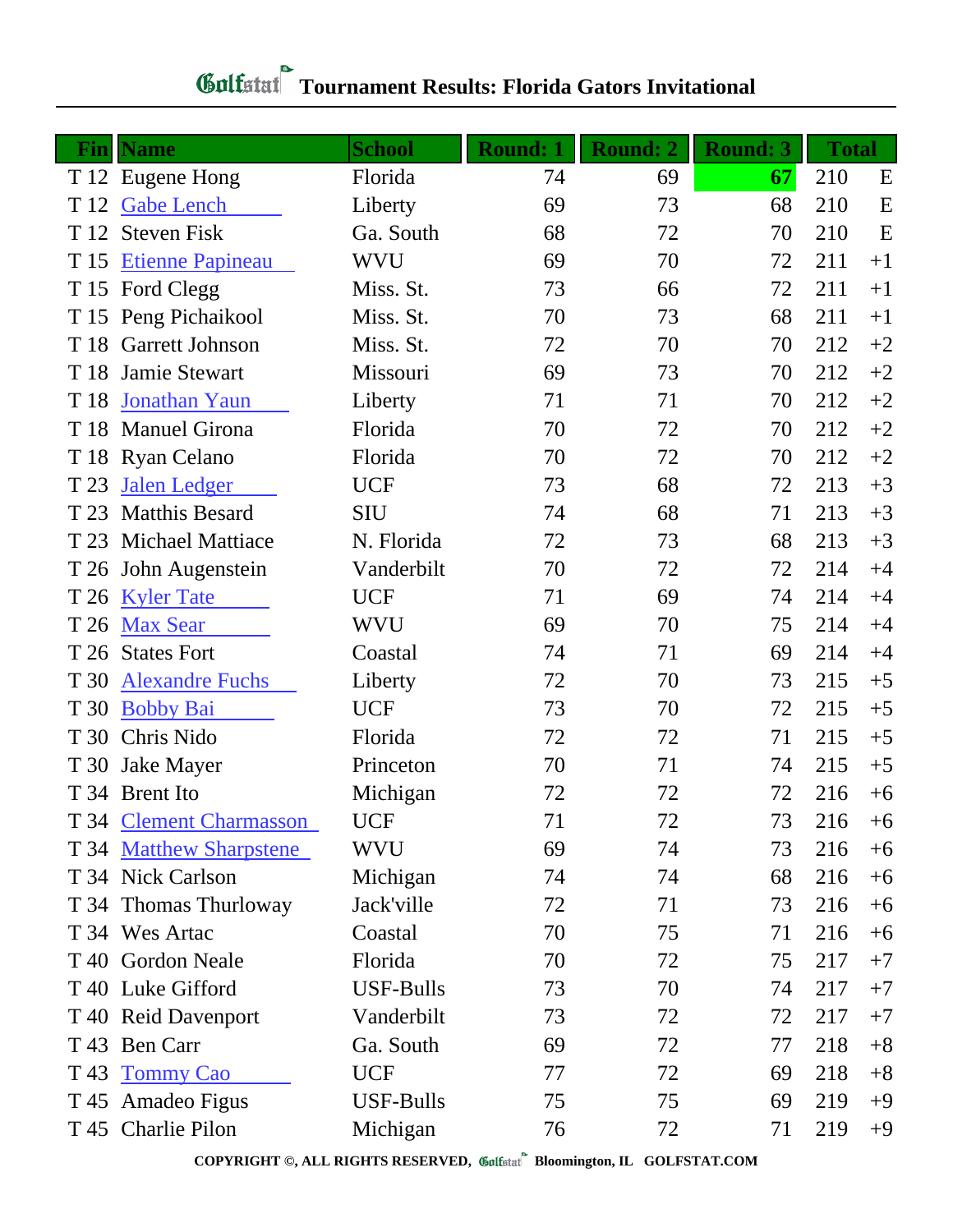| $\mathbf{Fin}$  | <b>Name</b>            | <b>School</b>    | <b>Round: 1</b> | <b>Round: 2</b> | <b>Round: 3</b> | <b>Total</b> |
|-----------------|------------------------|------------------|-----------------|-----------------|-----------------|--------------|
|                 | T 45 Michael Sakane    | Jack'ville       | 76              | 69              | 74              | 219<br>$+9$  |
| T 45            | Sam Clayman            | Princeton        | 70              | 75              | 74              | 219<br>$+9$  |
| T <sub>49</sub> | Cody Carroll           | N. Florida       | 75              | 73              | 72              | $220 + 10$   |
| T <sub>49</sub> | <b>Harrison Ott</b>    | Vanderbilt       | 73              | 70              | 77              | $220 + 10$   |
| T <sub>49</sub> | <b>Kieran Vincent</b>  | Liberty          | 75              | 75              | 70              | $220 + 10$   |
| T <sub>49</sub> | <b>Michael Shears</b>  | Vanderbilt       | 73              | 74              | 73              | $220 + 10$   |
| T <sub>49</sub> | <b>Philipp Matlari</b> | <b>WVU</b>       | 71              | 72              | 77              | $220 + 10$   |
|                 | T 49 Rory Franssen     | Missouri         | 72              | 79              | 69              | $220 + 10$   |
|                 | T 55 Luigi Botta       | Missouri         | 73              | 75              | 73              | $221 + 11$   |
|                 | T 55 Mason Williams    | Ga. South        | 71              | 74              | 76              | $221 + 11$   |
| T 55            | <b>Robert Eisch</b>    | Florida          | 73              | 75              | 73              | $221 + 11$   |
| T 55            | Sam Uhland             | Jack'ville       | 76              | 75              | 70              | $221 + 11$   |
|                 | T 55 Zack Taylor       | Coastal          | 80              | 68              | 73              | $221 + 11$   |
| T 60            | <b>Jack Roberts</b>    | Princeton        | 76              | 72              | 74              | $222 + 12$   |
|                 | T 60 Peyton Wilhoit    | <b>SIU</b>       | 74              | 70              | 78              | $222 + 12$   |
|                 | T 60 Ryoto Furuya      | <b>USF-Bulls</b> | 69              | 76              | 77              | $222 + 12$   |
| T <sub>63</sub> | <b>Ben Dunne</b>       | Michigan         | 75              | 73              | 75              | $223 + 13$   |
|                 | T 63 Blake Dyer        | Florida          | 73              | 75              | 75              | $223 + 13$   |
| T <sub>63</sub> | Daniel Overas          | Coastal          | 76              | 75              | 72              | $223 + 13$   |
|                 | T 63 Davis Smith       | Jack'ville       | 71              | 75              | 77              | $223 + 13$   |
| T 63            | <b>Eduardo Carrete</b> | Jack'ville       | 75              | 76              | 72              | $223 + 13$   |
|                 | T 63 Morgan Deneen     | Coastal          | 68              | 79              | 76              | $223 + 13$   |
| T 69            | Aaeri Krishnan         | Jack'ville       | 77              | 72              | 76              | $225 + 15$   |
|                 | T 69 Wilson Andress    | Ga. South        | 73              | 76              | 76              | $225 + 15$   |
|                 | T 71 Ian Martin        | Michigan         | 77              | 80              | 69              | $226 + 16$   |
|                 | T 71 Luke Gannon       | <b>SIU</b>       | 78              | 75              | 73              | $226 + 16$   |
|                 | T 71 Travis Trace      | N. Florida       | 78              | 75              | 73              | $226 + 16$   |
|                 | 74 Tommy Boone         | Missouri         | 75              | 75              | 77              | $227 + 17$   |
|                 | T 75 Colin Kresl       | <b>UCF</b>       | 76              | 81              | 71              | $228 + 18$   |
|                 | T 75 Hunter York       | <b>SIU</b>       | 74              | 77              | 77              | $228 + 18$   |
|                 | T 75 Jake Maples       | Ga. South        | 75              | 76              | 77              | $228 + 18$   |
|                 | T 78 Max Ting          | Princeton        | 79              | 73              | 77              | $229 + 19$   |
|                 | T 78 Tyler Gray        | Coastal          | 75              | 75              | 79              | $229 + 19$   |
| 80              | <b>Mark Goetz</b>      | <b>WVU</b>       | 76              | 75              | 80              | $231 + 21$   |
|                 | 81 Vikar Jonasson      | <b>SIU</b>       | 80              | 75              | 77              | $232 +22$    |

**COPYRIGHT ©, ALL RIGHTS RESERVED, Bloomington, IL GOLFSTAT.COM**